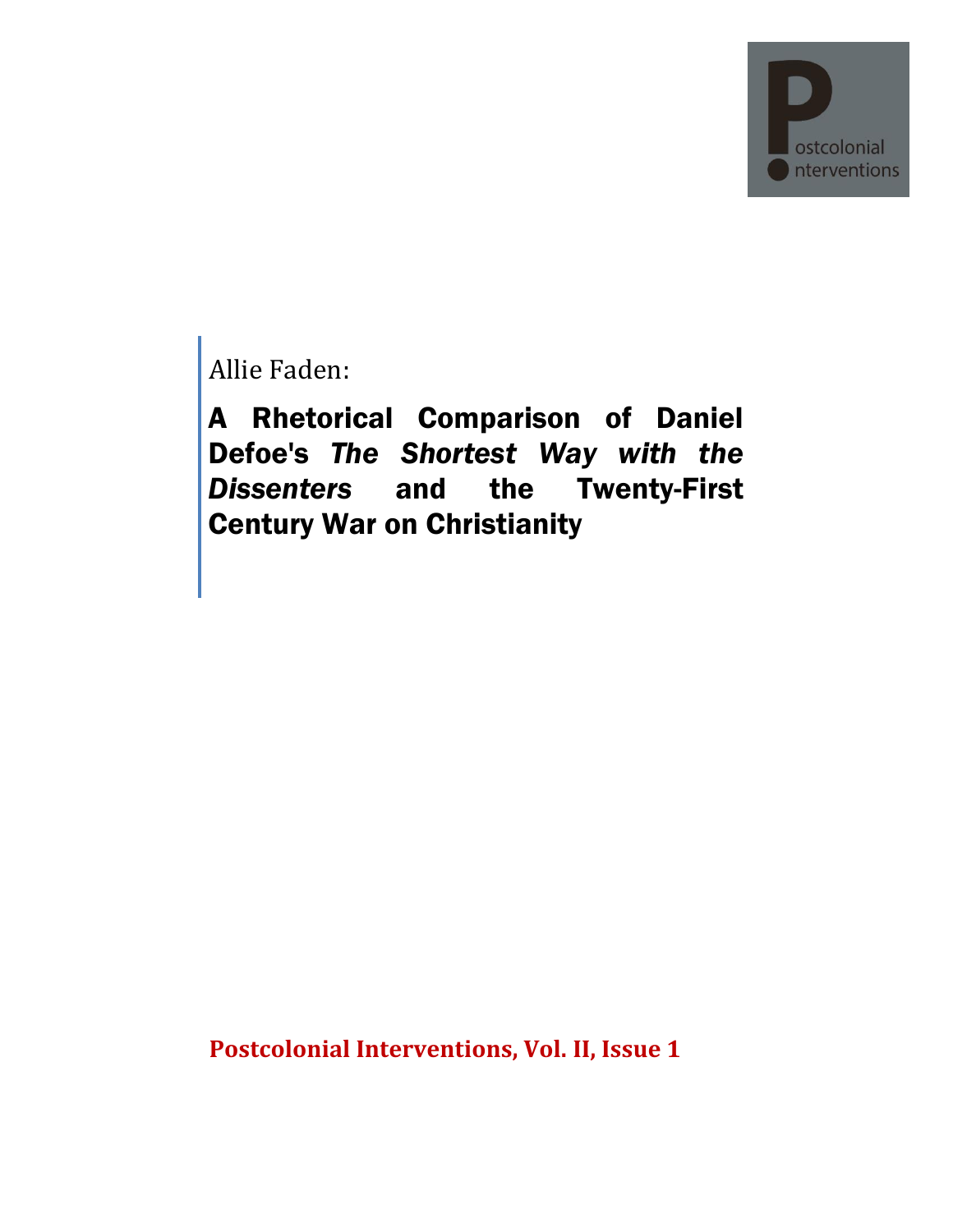#### **Abstract**

The rhetoric used by those who claim to believe the modern day War on Christianity exists is strikingly similar to that used by Daniel Defoe in *The Shortest Way with the Dissenters* as an exposition of the harsh treatment Dissenters received from Tories in eighteenth-century England, and warrants further examination. The use of antirrhesis, chorographia, and parody are so similar, it begs the question as to whether reporters on the War on Christianity actually believe this is occurring or claiming this war exists to gain economic and political traction.Examining their use may shed light on economic considerations and voting tendencies of Evangelical Christians in the United States, in the same way Defoe's use highlights the absence of threat to Anglicans by Dissenters. This essay examines myriad sources on the financial status of celebrities from popular political commentary shows, Donald Trump, and Fox News with respect to their specific targeting of Evangelical Christians, who feel disenfranchised and marginalized by the increasingly progressive sentiments in contemporary political discourse and legal statutes, just as Anglicans in Defoe"s day felt legal rights afforded to Dissenters marginalized them socially and legally. In doing so, the reader is able to observe evidence that the so-called War on Christianity, rather than seeking to bind Christians together to fight for a return to an idealized American past, as Defoe highlighted the need for Christian unity across sects, may simply have become a new form of profiteering by preying on the fears of those who feel they have lost their supremacy in the US.

**Keywords:** War on Christianity, Daniel Defoe, Donald Trump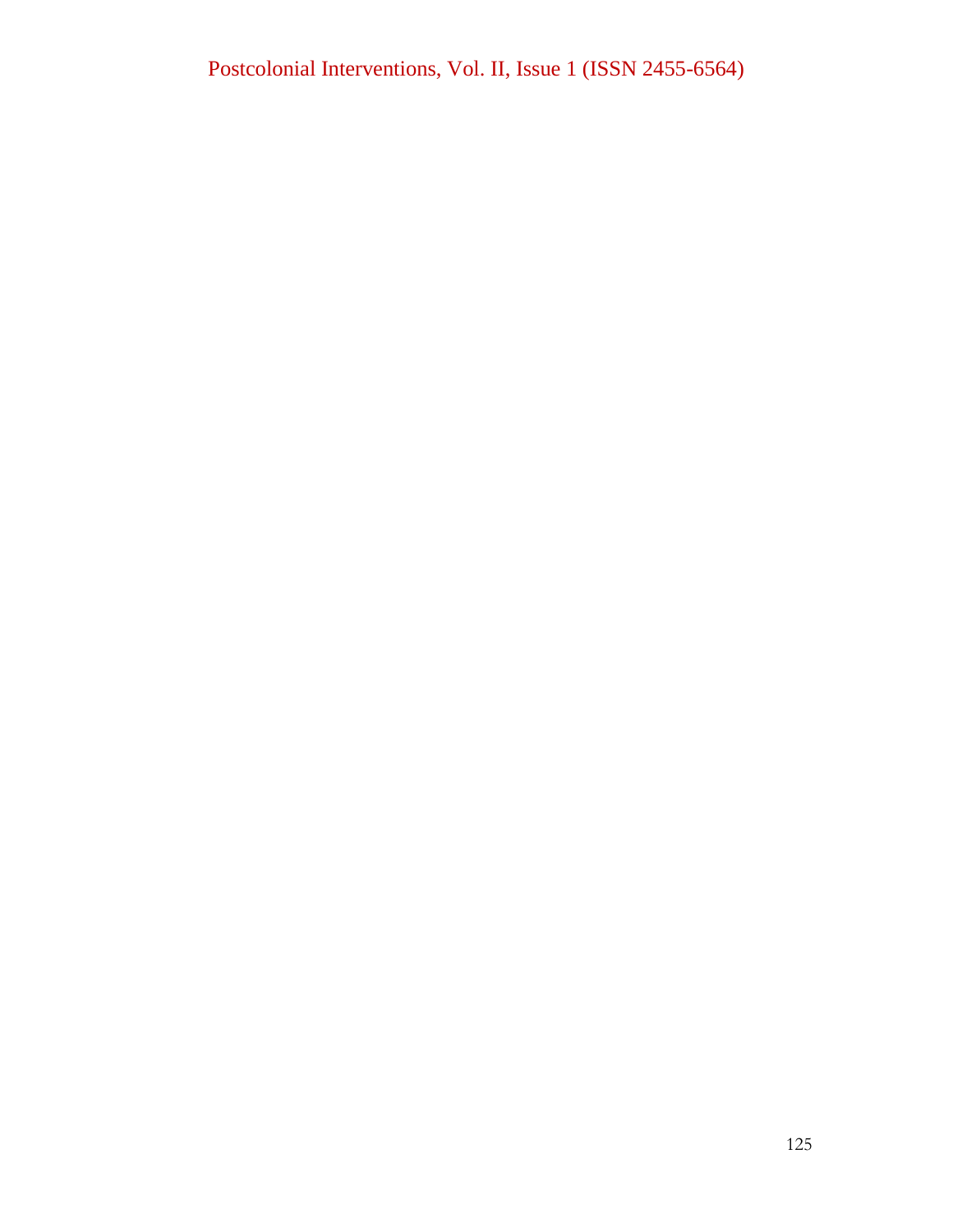The Toleration Act 1689 ushered in an era of increased freedom for English Dissenters. With this Act, Protestant non-Conformists were able to live their religious lives openly and without fear of governmental reprisal, including the ability to have their own churches and schools. While this Act did not negate the political restrictions created for Dissenters by the Test Act 1678, it did mitigate many of the concerns held by non-Conformists. Queen Anne, upon her succession in 1702, failed to keep her promise to maintain the Toleration Act, and almost immediately Parliament got to work on drafting bills to renew restrictions on Dissenters.

Similarly, twenty-first century American progressiveness has met with tremendous backlash from the New GOP: Evangelical Republican office holders have relentlessly attempted to pass controversial bills, such as restrictions to abortion access, revocation of the Affordable Care Act, mandatory drug testing for recipients of social safety net programs, and so called "bathroom bills," to combat the effects of the bills passed that allow for increased freedoms to LGBTQ people, atheists, women, the poor, and other marginalized people. As part of this effort from the religious right to reclaim the America that gave them exclusive advantages, Evangelical Christian leaders have constructed and mythologized the so-called War on Christianity. Complaints about the manner in which Christians have lost their privilege include the loss of mandated prayer in schools, the ongoing existence of abortion clinics, and the Supreme Court ruling that same-sex couples may now legally marry throughout the nation.

As has happened in response to the American War on Christianity, copious quantities of satirical literature was produced in England in opposition to a bill against

126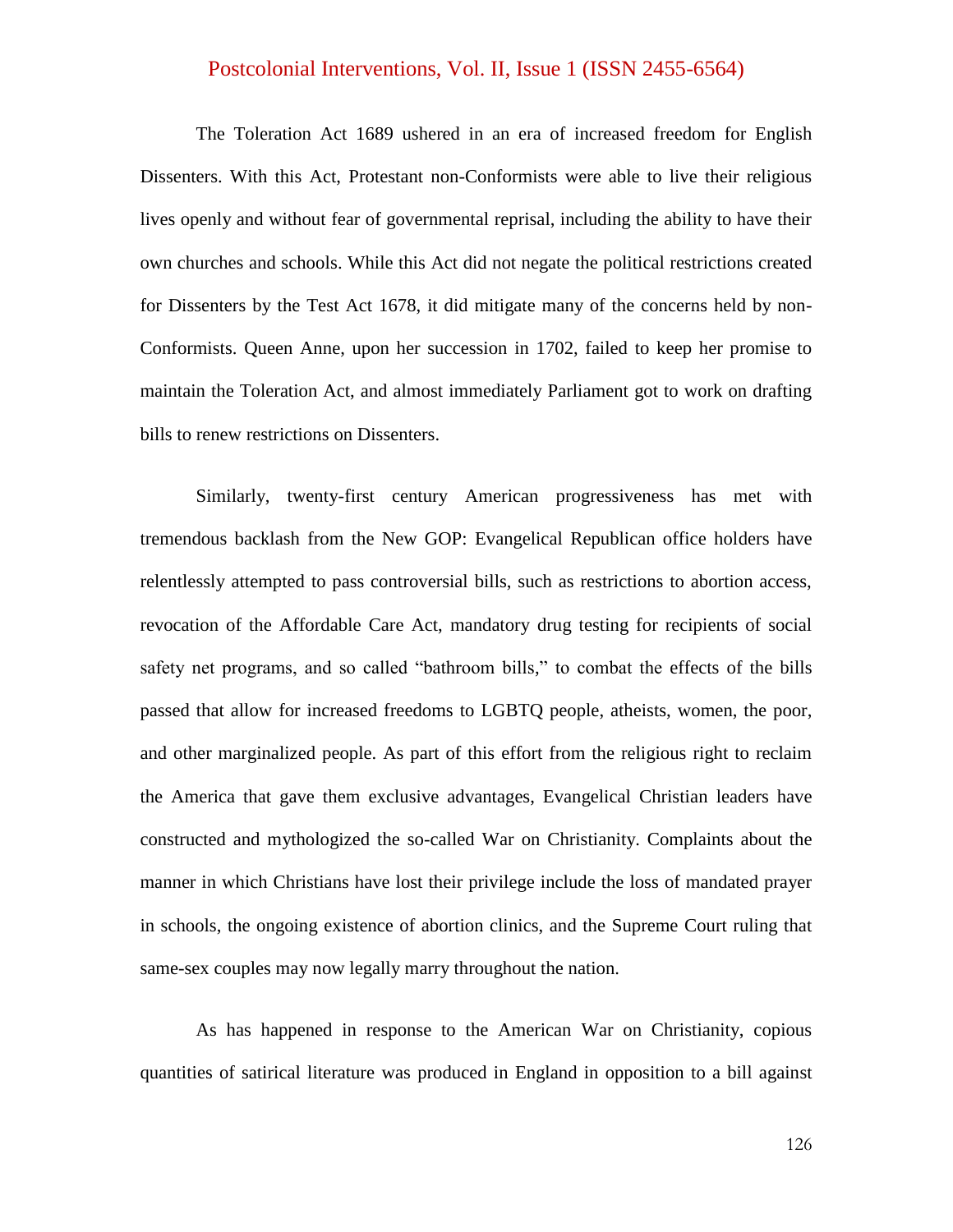occasional conformity. Through his use of parodic satire (Highet 13) and other rhetorical tropes, Daniel Defoe wrote *The Shortest Way with the Dissenters* (1702) as an exposition of the harsh treatment Dissenters received from Tories in eighteenth-century England. Although satirical, the rhetoric used by those who claim to believe the modern-day War on Christianity exists, is strikingly similar to that used by Defoe, and warrants further examination. The use of these tropes is so similar, it begs the question as to whether those who report on the War on Christianity actually believe this to be occurring, or are speaking and writing in the same parodic manner as Defoe in order to illustrate the ridiculousness of any possibility that such a war could exist in a nation where 70.6% of the population identifies as some form of Christian ("America's Changing Religious Landscape"). Alternatively, are those official sources that claim this war exists gaining economic traction by doing so, without believing it to be true? Or might they, as Ashley Marshall suggests Defoe was attempting, produce this vitriol "to warn like-minded readers" (Marshall 234)? The answers to these questions cannot be solved within the scope of this essay, but it is still important to examine such possibilities. This essay seeks to illustrate another mode of examining some of the relevant data with respect to these larger questions.

Daniel Defoe utilizes antirrhesis multiple times throughout *The Shortest Way with the Dissenters.* Some of the more interesting examples of Defoe's use of this trope indicate that Observers were "huff'd and bully'd with your Act of Toleration" (Defoe 282), demonstrating that England erroneously forced Anglicans to tolerate Dissenter's, leading to great harm to the monarchy and citizens alike. Moreover, " 'Twas too much mercy shewn to them" (283), which "was the ruin of his posterity, and the ruins of the nation's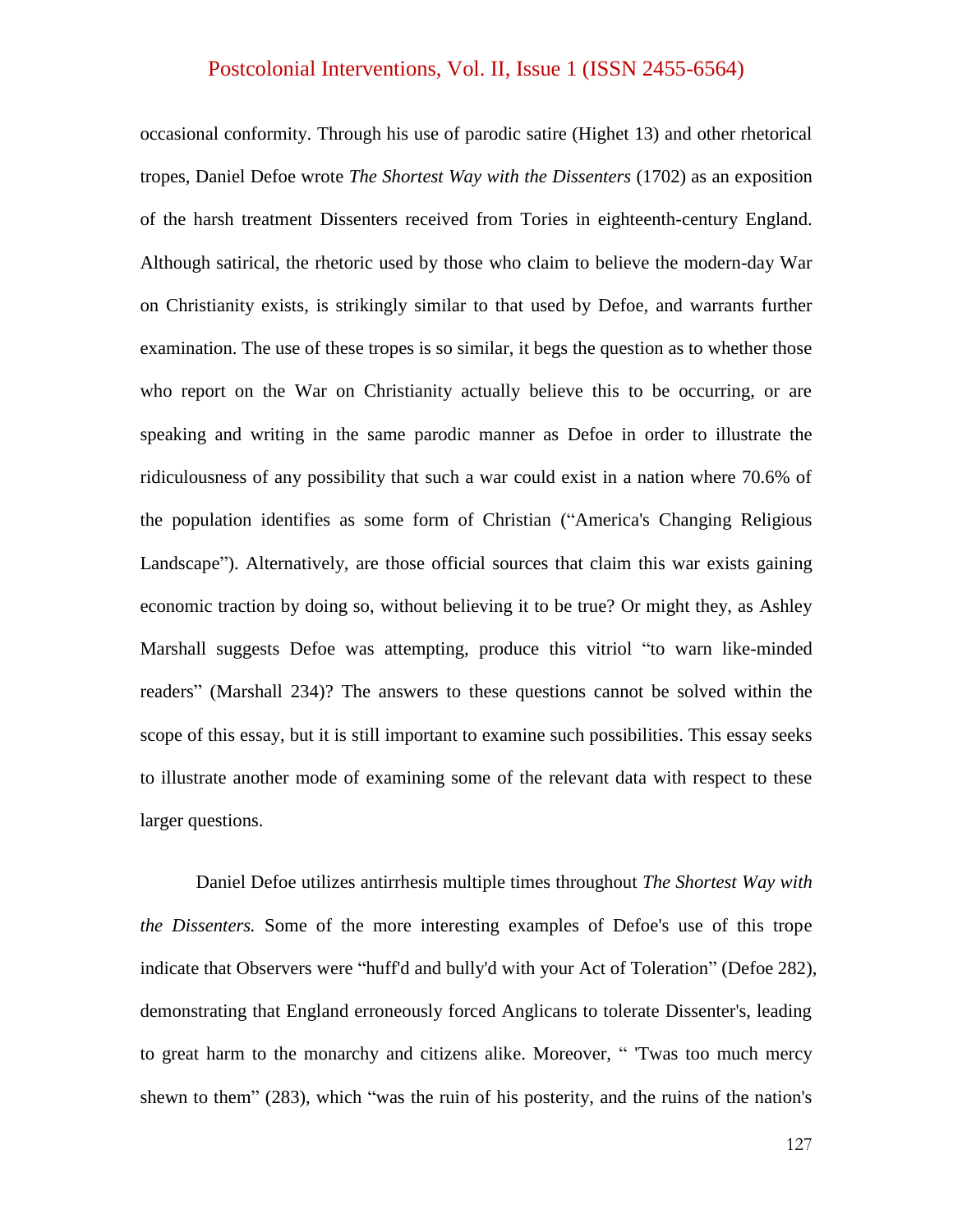peace" (*ibid.*). This error in judgement, Defoe's speaker claims, led to great wickedness being committed by those for whom the Act of Toleration should have allowed to be functional members of a primarily Anglican society. Defoe's use of this trope allows the reader to believe the pamphlet both supported [un-]Christian intolerance, while potentially supporting the claim that to be tolerant toward Dissenters allowed them to take advantage of this law to the detriment of England on the whole.

Likewise, political commentator Bill O'Reilly remarks that, "some far-left people aided by a sympathetic media are now smearing Americans who oppose things like abortion and gay marriage. No question it is open season on Christians" (O'Reilly), illustrating that Christian tolerance to heretical "far-left" people and media not only opens the door to victimization for Christians, but tolerance encourages it. He quotes Newt Gingrich as saying that the leftist "lynch mob underway" normalizes abuse against Christians and forces them to acquiesce to immorality as the norm within Christian America (*ibid.)*. O'Reilly claims this continues solely because of "the lack of push back by American religious leaders. It is very rare to see any high ranking Catholic cleric defending the faithful publicly. Protestants are a little bit better but organized efforts to defend the Christian faith are rare. Therefore, the anti-religion people have a free fire zone to attack at will" (*ibid*). Tolerance to Dissenters, again, provides the framework through which the fabric of Christian American society is placed at (sometimes violent) risk. Instead, Christians should loudly and publicly renounce the wickedness of those who lack faith, as well as the actions the faithless undertake to destroy America and American values on the whole. It is simply not enough for political commentators to support American values, the American way of life, and Christian dominance in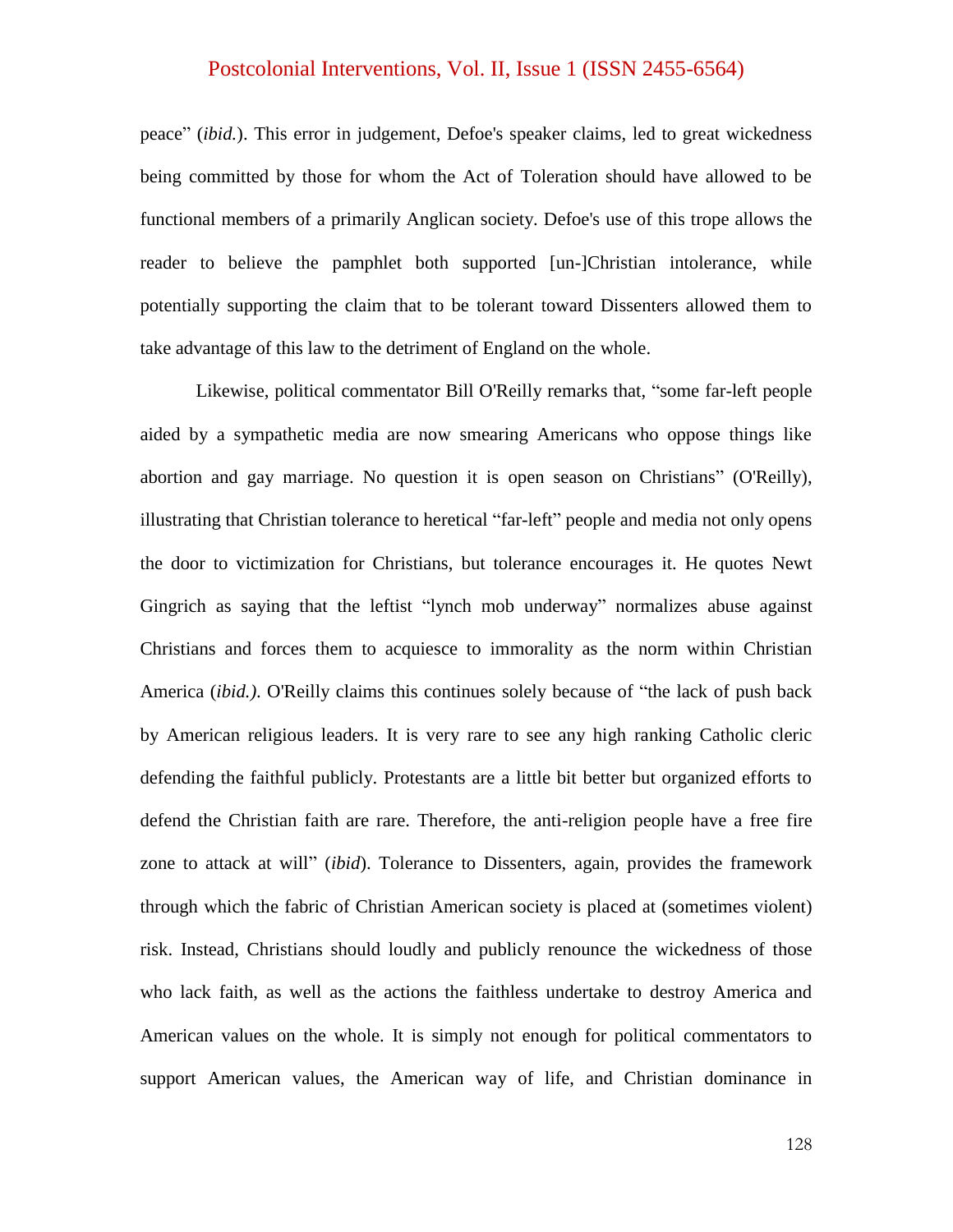American society. Of paramount importance is the wholesale rejection of the rhetoric and actions of Dissenters by modern religious leaders. However, the New Testament mandates the tolerance O'Reilly, and Defoe's speaker, claim is instrumental in the systematic dismantling of Christian America and Anglican England.

According to a 2012 Vanity Fair article, Bill O'Reilly earned \$15 million per year hosting *The O'Reilly Factor* (Miller). His program attracts viewers in excess of 3 million people for some episodes (slightly above 300,000 is his typical nightly viewership), and earns Fox News upwards of \$100 million in advertising per year from O'Reilly's show (Peters, LaFauci). An enormous amount of money each year is made by O'Reilly, Fox News, and its advertisers to continue to report in a fashion that caters to its largely white, middle-class demographic whose mean age is 72 (LaFauci). While it is likely O'Reilly does believe his own rhetoric, it also seems evident that even in the absence of true belief, he would continue to comment on America's political climate in like fashion simply to protect his own financial successes. Moreover, due to the extraordinary advertising funding he brings in, Fox News will continue to support this type of rhetoric in order to further its own corporate goals.

Chorographia makes an interesting appearance both in Defoe's essay and in commentator expositions of the War on Christianity. Within the framework of a legally Anglican nation, chorographia is sensibly used, but when applied to a nation that purportedly practices mandated separation of church and state, its use has no place outside that of utilizing pathos to seek agreement from its highly religious readership and viewership. Daniel Defoe's speaker reminds us that England has a "*Church establish'd by law*" (Defoe 282, emphasis in original), thereby describing his nation as being Christian,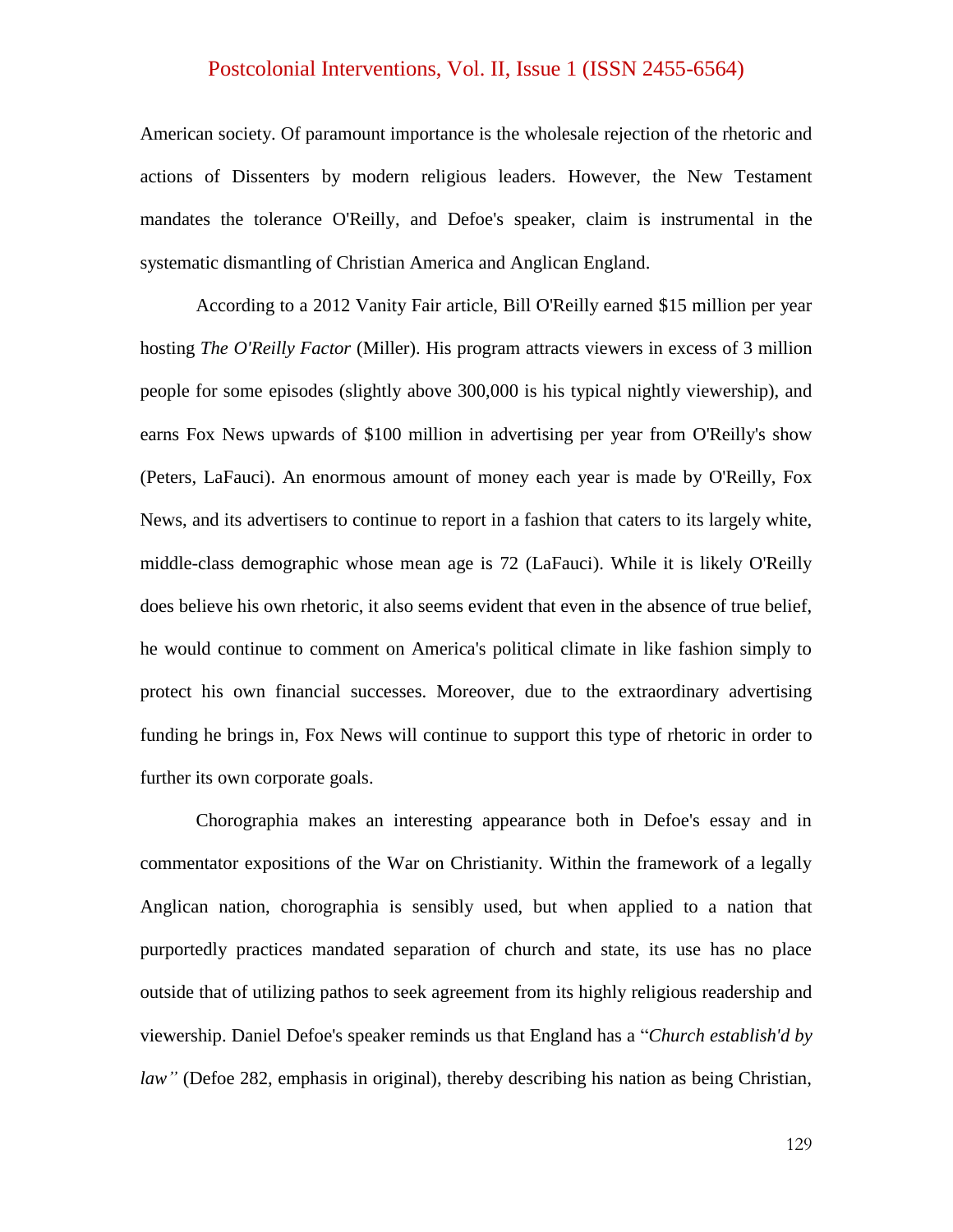and specifically Anglican, by definition. The speaker reminds us that this is an irrevocable facet of England's law and culture, tied directly to the monarchical system, when he states, "Had King James sent all the Puritans in England away... we had been a national unmix'd church; the Church of England had been kept undivided and entire" (283).

The Church of England is the official religion of England, and its citizens' religious practices are herein defined exclusively. Tolerance violates this definitional stance on the importance of the Anglican Church by allowing choice in belief structure. Tolerance, according to Defoe, results in "a civil war" (*ibid.)* and a loss of civility amongst the English people. It is essential "the Government will find effectual methods for the rooting the contagion from the face of this land" (286) in order to maintain the Anglican state of the nation. Moreover, to allow diversity in religious belief and tolerance of such, "our Government shall be devolv'd upon foreigners, and our monarchy dwindled into a republic" (289). Defoe is clear here that the supremacy of the Church of England is a defining characteristic of the nation, and to remove its supremacy implies a change of the very governmental structure, rather than a colloquial change in culture with its governmental structure maintained.

The United States of America, in contrast, in theory, is the very type of democratic republic against which Defoe satirically cautions. Situated within its founding documents is the admonishment that "Congress shall make no law respecting an establishment of religion, or prohibiting the free exercise thereof" (US Const. amend. I). Yet, for there to be a War on Christianity in the manner of which conservative media describe, the very precepts of the nation's founding must first have been violated in order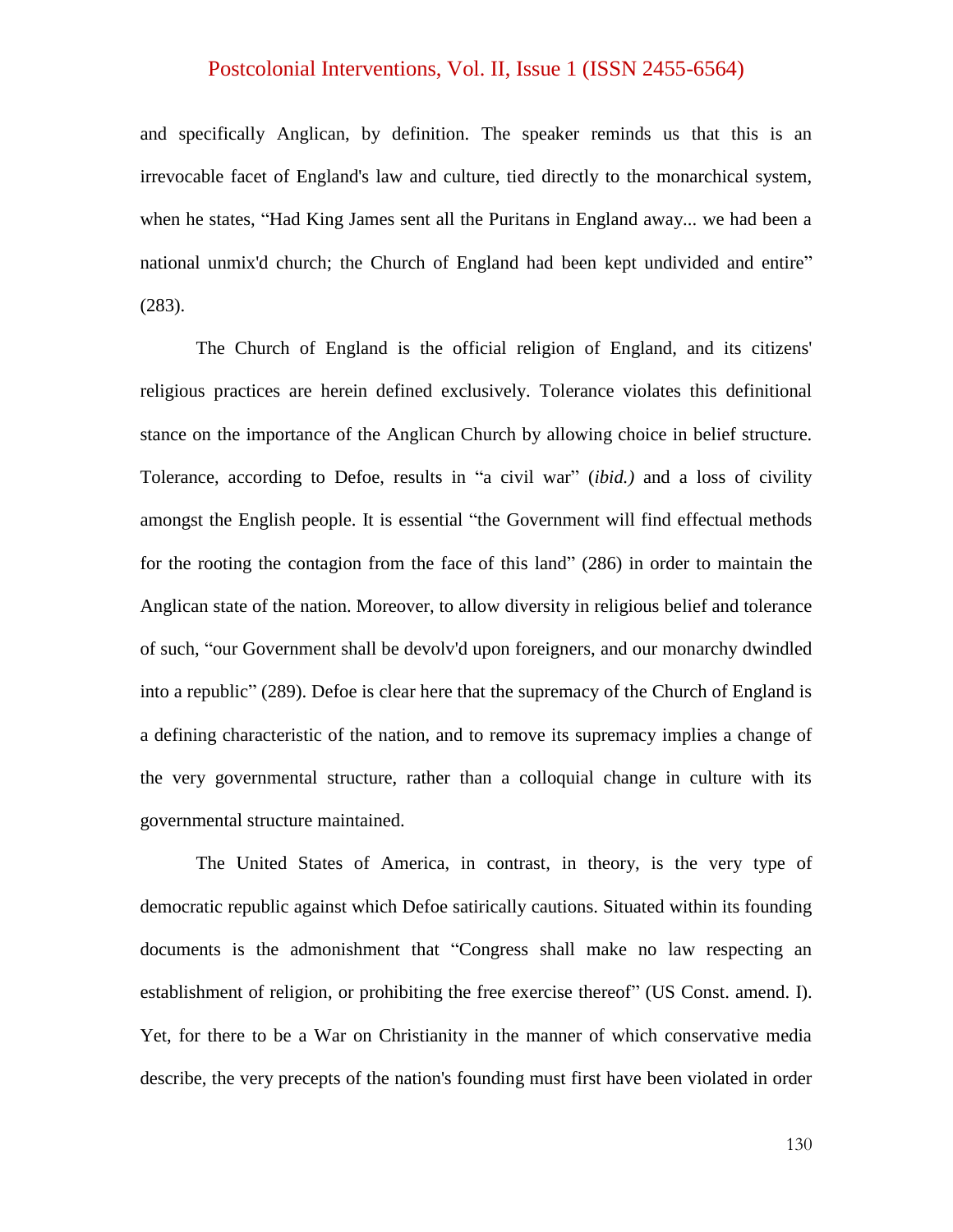to grant legal supremacy to Christians, and later to strip Christians of the same. Whether or not this is the case is debatable and the subject of some scholarly scrutiny, as evidenced by the Princeton study that concludes the United States now functions as an oligarchy rather than as a representative democracy. The authors of the study state the "average citizens' influence on policy making... is near zero" (Gilens and Page 576). Rather, we see the majority of policy making occurring within the framework of that advocated by the "economically elite" and "business interest groups" (575).

Within the context of the War on Christianity, who are these interest groups? Primarily, Fox News serves as the largest profiteer from the War on Christianity. In 2014, Fox News "attracted \$2 billion in advertising and license fees from cable operators last year... [and] earned \$1.2 billion" of profit in contrast to CNN and MSNBC's combined earnings of \$533 million ("Has Prime Time Faded for Cable TV News?"). These profits, fueled by perceived persecution, are predicated on the belief that the United States is defined as a Christian nation, and moreover, one that is under attack by non-Christians. According to the FBI's 2013 Hate Crime Statistics, however, hate crimes committed against Christians comprised 9.9% of the 16.9% of hate crimes based on religion ("Hate Crime Report, 2013"). This culminates, for Protestants, in a total hate crime victim rate of .0051% ("War On Christianity? FBI Hate Crime Statistics Utterly Destroy Fox News Lies"). Beyond Fox News' own profits, conservative radio political commentators Rush Limbaugh, Sean Hannity, and Glenn Beck earned, in 2014, \$79 million, \$29 million, and \$90 million, respectively ("World's Highest Paid Celebrities,""Rush Limbaugh, Glenn Beck, Sean Hannity Hit Forbes 'most Powerful' List"). In examining even these few profiteers, it is clear that the War on Christianity is big business and is likely to remain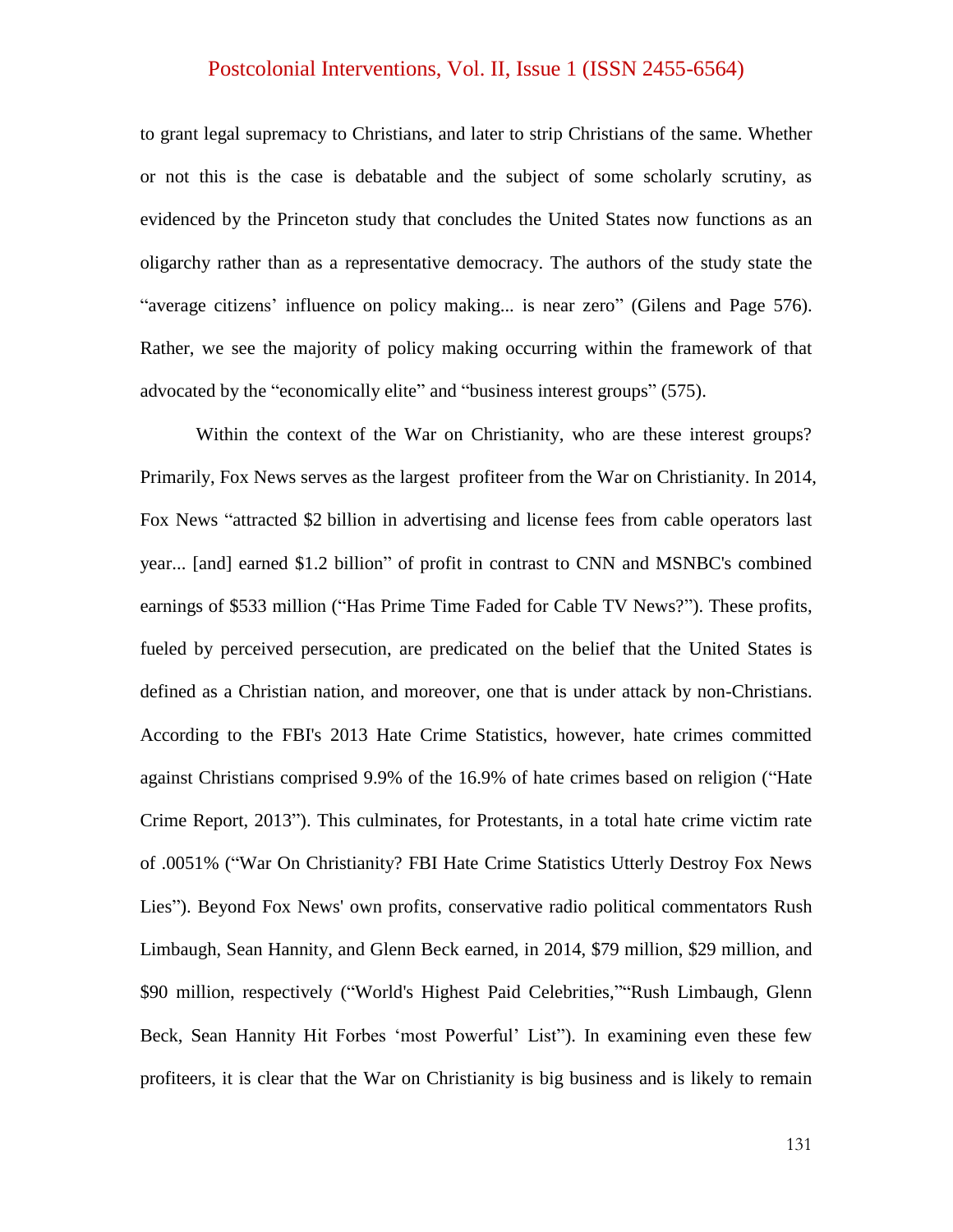such, so long as "Christian" remains a central point of the description of the type of nation America is.

Parody is a notable feature both of Defoe's essay and of leading Republican presidential candidate Donald Trump. Trump's bombastic speech patterns and attachment to the most ridiculous facets of GOP narratives function as a mode of illustrating what would be, if it were not *actually* believed by many, a highly comical presentation of the effects on the War on Christianity amongst conservative Americans. Likewise, Defoe brilliantly used parody to replicate the modes of thought held by Observers. According to Maximillian Novak, "Obviously many were fooled, and surely part of Defoe's intention was precisely that" (Novak 403). Defoe's exceptional ability to use parody to expose the Observers for their hypocrisy when faced with options to be either merciful, in Christ-like fashion, or to be punitive, in monarchical fashion, still resonates with readers today, and is still both shocking and impressive in its exceptional command of both rhetoric and understanding of one's audience.

Defoe writes, "...the time of mercy is past, your *day of grace is over;* you should have practised peace, and moderation, and charity, if you expected any your selves" (Defoe 282, emphasis in original). In this statement, Defoe effectively informs, parodically to the Dissenters that the time for tolerance toward them has passed, as this tolerance has encroached too far into the supremacy of the Anglicans. He continues to write in the fashion of Charles Leslie and Henry Sacheverell, except as a "literal plan for the extermination of the Dissenters, and he did it in such a way that a large part of his audience believed the speaker was serious" (Novak 404). Similarly, Donald Trump speaks so virulently, and so in like fashion to those Evangelical Christians, that it appears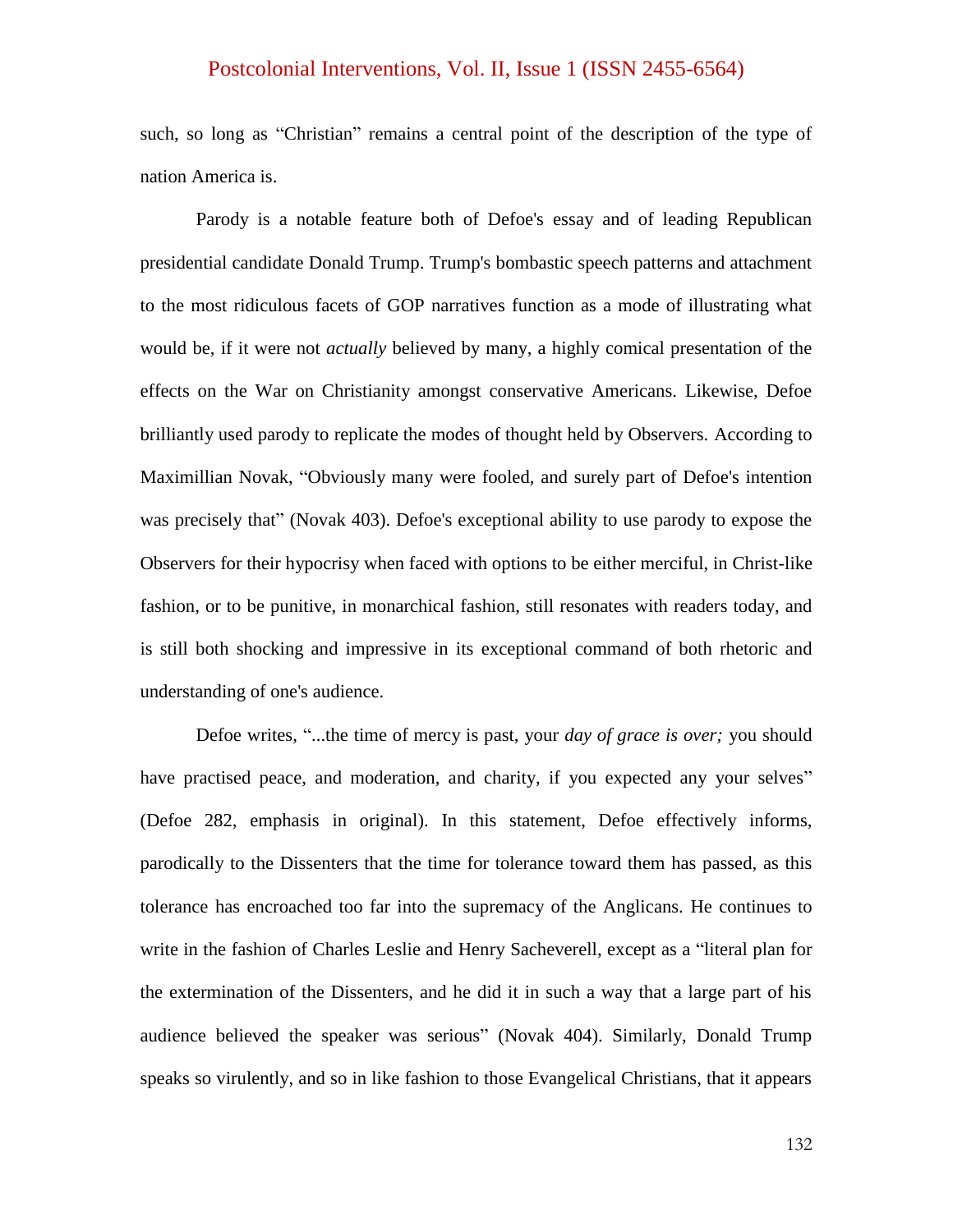he is serious rather than creating a parody of his potential constituency. Perhaps Trump *is* serious. Perhaps Art Buchwald was correct that "You can't make up anything anymore. The world itself is a satire. All [we're] doing is recording it" (Buchwald, qtd. in Meyer 308).

Donald Trump's rhetoric leaves the reader or viewer with great confusion as to whether he is performing some of the most impressive parody since Defoe"s writing, or whether he intends to be taken seriously. Recently, Trump has proposed a national registry for Muslims, in the same fashion seen in Nazi Germany, as well as many other Eastern bloc nations, prior to the onset of the Holocaust ("Donald Trump"s Call for Muslim Registry Denounced by Democrats"), and has advocated for the construction of larger walls to protect Americans from the steady stream of undocumented Mexican immigrants who are "doing the raping" of Mexican and American women ("Trump Asks "Who Is Doing The Raping?""). Surprisingly, however, he went on record as saying, regarding the Supreme Court ruling on marriage equality, "Some people have hopes of passing amendments, but it's not going to happen. Congress can't pass simple things, let alone that. So anybody that's making that an issue is doing it for political reasons. The Supreme Court ruled on it," despite clear and long-standing opposition to marriage equality ("What Donald Trump Just Announced About Gay Marriage Will Create SERIOUS Buzz"). He has, in effect, played into the biases held by a seemingly large percentage of the voters he hopes to reach. For his efforts, he has earned, as of 16 October 2015, nearly \$6 million in campaign contributions in the four months between official declaration of candidacy and the date of this report ("Donald Trump (R)"). Although his rhetoric is extreme, it clearly appeals to some portion of GOP voters.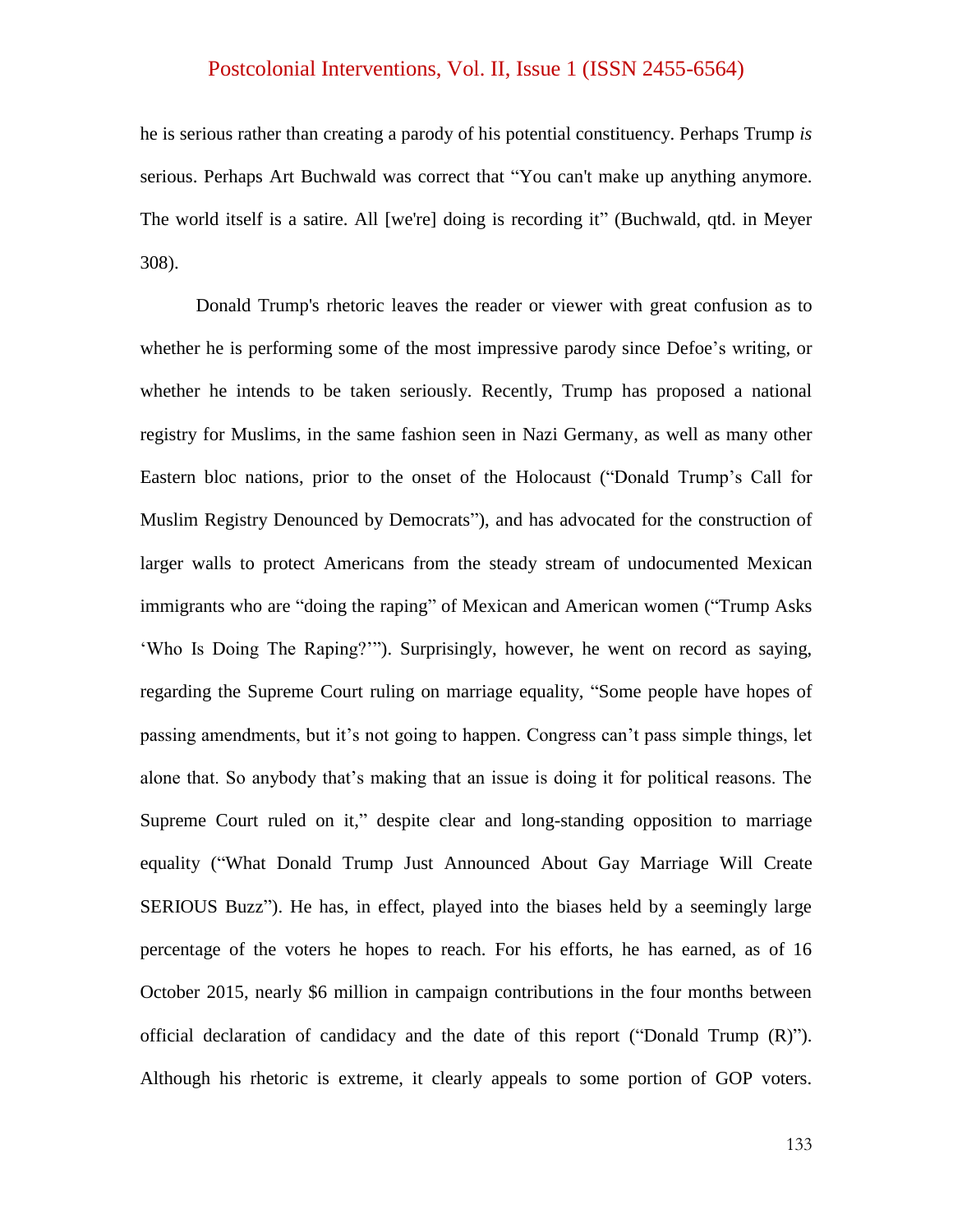Almost assuredly, some portion of this funding has been donated in response to Trump's statement that "The media wants to make this issue about Obama. The bigger issue is that Obama is waging a war against Christians in this country. They need support and their religious liberty is at stake" ("Trump Doesn"t Correct Rally Attendee Who Says Obama Is Muslim and "not Even an American"").

In 1998, during an interview with Larry King, Donald Trump said, "I'm a registered Republican. I'm a pretty conservative guy. I'm somewhat liberal on social issues, especially health care, et cetera…. The Democrats are too far left. The Republicans are too far right. And I don't think anybody's hitting the chord, not the chord that I want to hear, and not the chord that other people want to hear, and I've seen it" ("Transcript: Donald Trump Announces Plans to Form Presidential Exploratory Committee.").

In 1999, Trump affirms, in an NBC interview with Stone Phillips, that he is prochoice and a proponent of universal health care ("The Voter"s Self-Defense System"). While it is impossible to know at this time if Trump is profiting through the parody of right-wing conservatives or has become genuine in his current sentiments, it is clear that he understands these statements are funneling money into his campaign, as evidenced by his demand to be paid \$5 million to participate in the next Republican debate ("Donald Trump Demands \$5 Million from CNN to Participate in next Republican Debate"). What we do know, however, is that Trump reported \$1.75 million in earnings received from speaking engagements and has a net worth of approximately \$4.5 billion ("Donald Trump"s Income and Wealth Are Shown in Filing but Are Hard to Pinpoint,""#72 Donald Trump").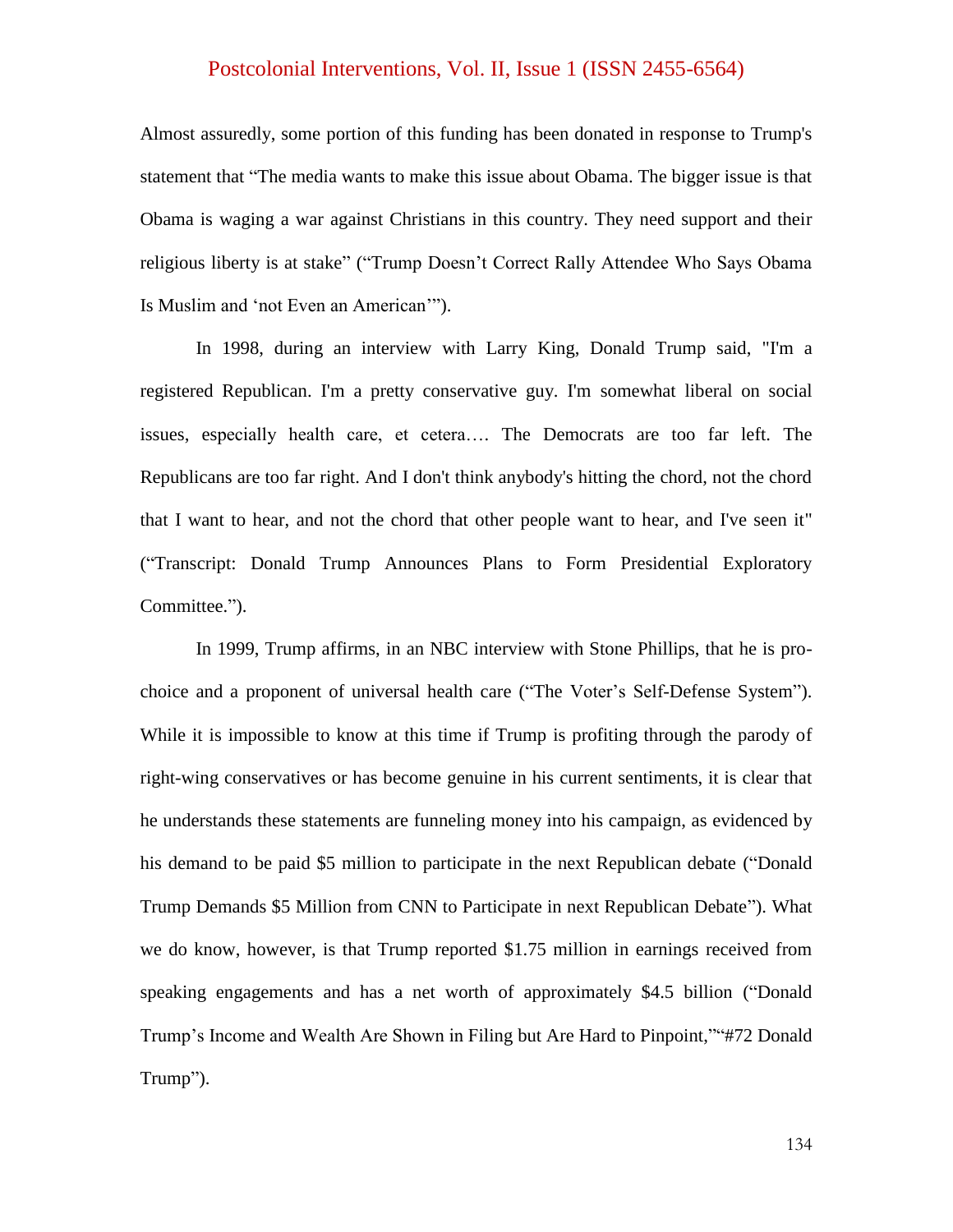In Defoe's time, "The nineties were a period of toleration" (Novak 405), much like that of the late 2000s and early 2010s in modern-day America. Inevitably, tolerance and a cultural proclivity toward inclusivity and increased equality results in a tremendous backlash from those who feel equality has marginalized them that "can never be call'd persecution, but justice. But justice is always violence to the party offending, for every man is innocent in his own eyes" (Defoe 283). Dissenters in Defoe's era enjoyed relatively high levels of tolerance and equality until the onset of the reign of Queen Anne. "In 1702, the first year of Queen Anne's reign, occasional conformity became the focus of widespread political debate when newly confident High Church Tories sponsored the Bill for Preventing Occasional Conformity" (DeLuna 320). This expected pendulum swing against equality for Dissenters resulted in Defoe's decision to write *The Shortest Way with the Dissenters* as an ironic parody of the rhetoric of those who had reclaimed political supremacy under the new monarch.

Correspondingly, the past few years have shown overwhelming victories in America"s legislative, executive, and judicial equality-based policy making, despite the few set-backs, such as the Supreme Court's Hobby Lobby decision, that have interspersed these victories. Homosexuals now enjoy the same right to marry that heterosexuals previously claimed as an exclusive privilege. States increasingly vote to decriminalize marijuana use, either medicinally or in sum. Non-discrimination employment acts have been passed in a number of states, and a federal version comes up for vote annually. The Affordable Care Act was passed, and despite over sixty attempts to repeal it, still serves to provide less affluent citizens the opportunity to purchase health care insurance. Immigration reform is a highly sought-after solution for reconciling America's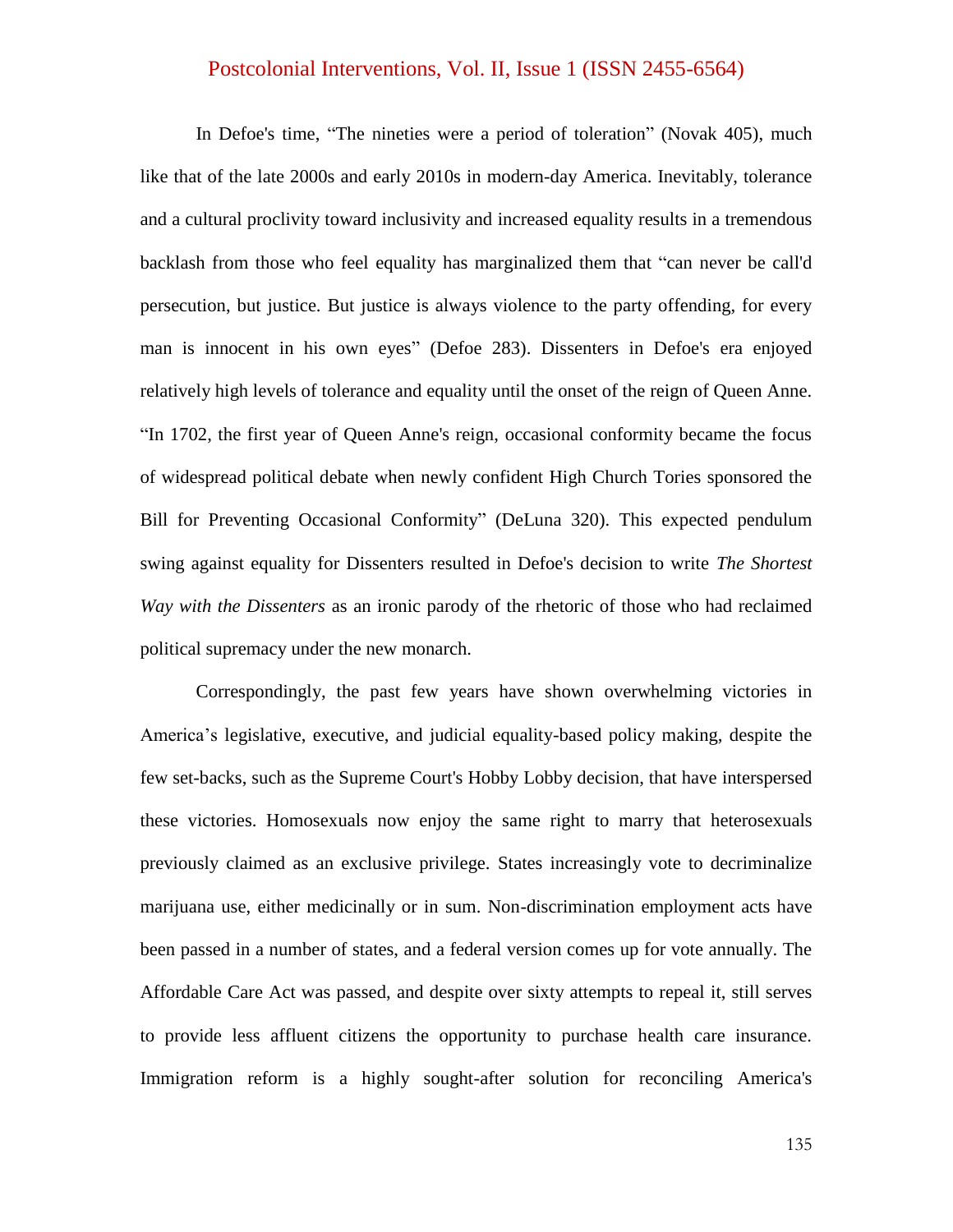tremendous number of undocumented immigrants with the nation's need for their labor. Laws have been passed to restrict the government's ability to grant bailout funds; refinancing opportunities for homeowners became available to correct predatory lending practices. Ohio has prohibited employers from asking applicants if they have been convicted of a felony. And most importantly, the 2013-2016 tax seasons see a 4.6% hike in marginal tax rates for the upper echelon of American taxpayers ("Federal Tax Brackets"). Interestingly, the population that self-identifies as Christian has declined 8% in the last seven years ("America's Changing Religious Landscape").

According to Richard Rorty, "when history is in upheaval and traditional institutions and patterns of behavior are collapsing, we want something which stands beyond history and institutions" (Rorty 189). This is seen in Defoe's time with the rejection of tolerance and its resultant rejection of Dissenters. Interestingly, "Defoe's enemies complained that the "rabble" protected him, drank to his health, and even threw flowers and garlands rather than the usual stones and rotten fruit. He left the pillory a hero" (Backscheider 274) in the same rousing manner as Kim Davis' infamous stageperformance release from jail after being incarcerated for refusing to issue marriage licenses to homosexual couples ("How a community rallied around Kim Davis and religious freedom"). The same criticism applied to Defoe, and more, was applied to Davis and her supporters. As part of the effort to discredit Davis, background checks revealed four marriages and a case of adultery(Schneider). The release of Davis' matrimonial background did not result in her condemnation by conservatives, but rather appeared to showcase her personal and ongoing development as a Christian woman.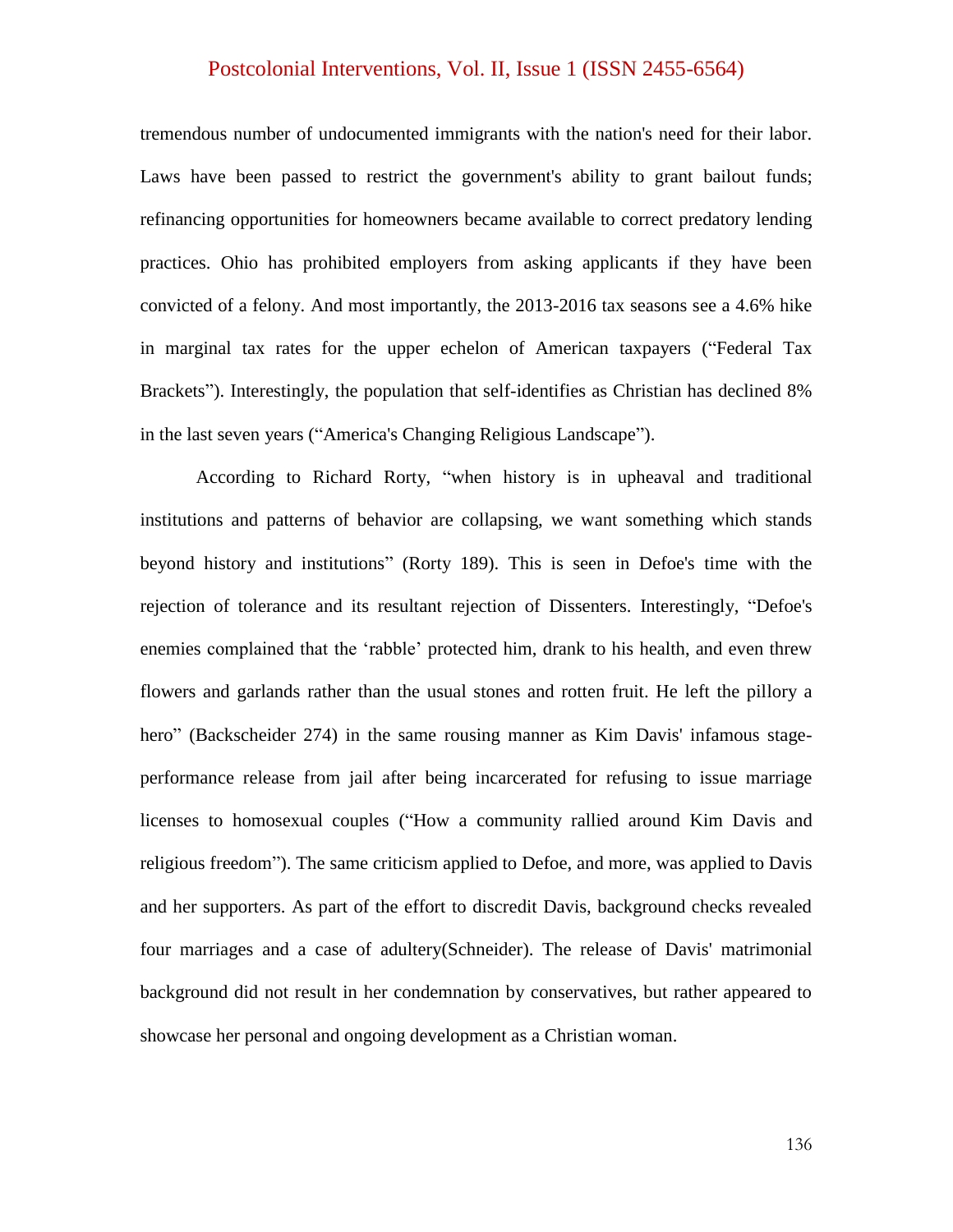Kim Davis' actions, however, did not net her any increased wealth. Although a crowd funding campaign was started on her behalf, GoFundMe, the website this campaign was hosted through, refused to allow the campaign to continue on grounds that it was based in bigotry ("No GoFundMe for Kim Davis: Crowdfunding Puts the Brakes on the Disturbing Bigots-get-rich-quick Trend"). If the War on Christianity is a parody of real life Christian beliefs, the lower- and middle-class hero-victims like Kim Davis are the "proof" that support its continuation and lend it credence. Historically, profit based on belief systems has been a prominent feature of global religious politics, and certainly is one that will continue. It is definitely possible that high-level conservatives who are profiting off this War on Christianity are true believers as well, although based on the above evidence this seems unlikely. If, in fact, this purported war *is* parody, it is parody that has earned just the five people and one entity upwards of \$2.5 billion in the last year. And that, like Defoe"s *The Shortest Way with the Dissenters*, would be irony at its finest.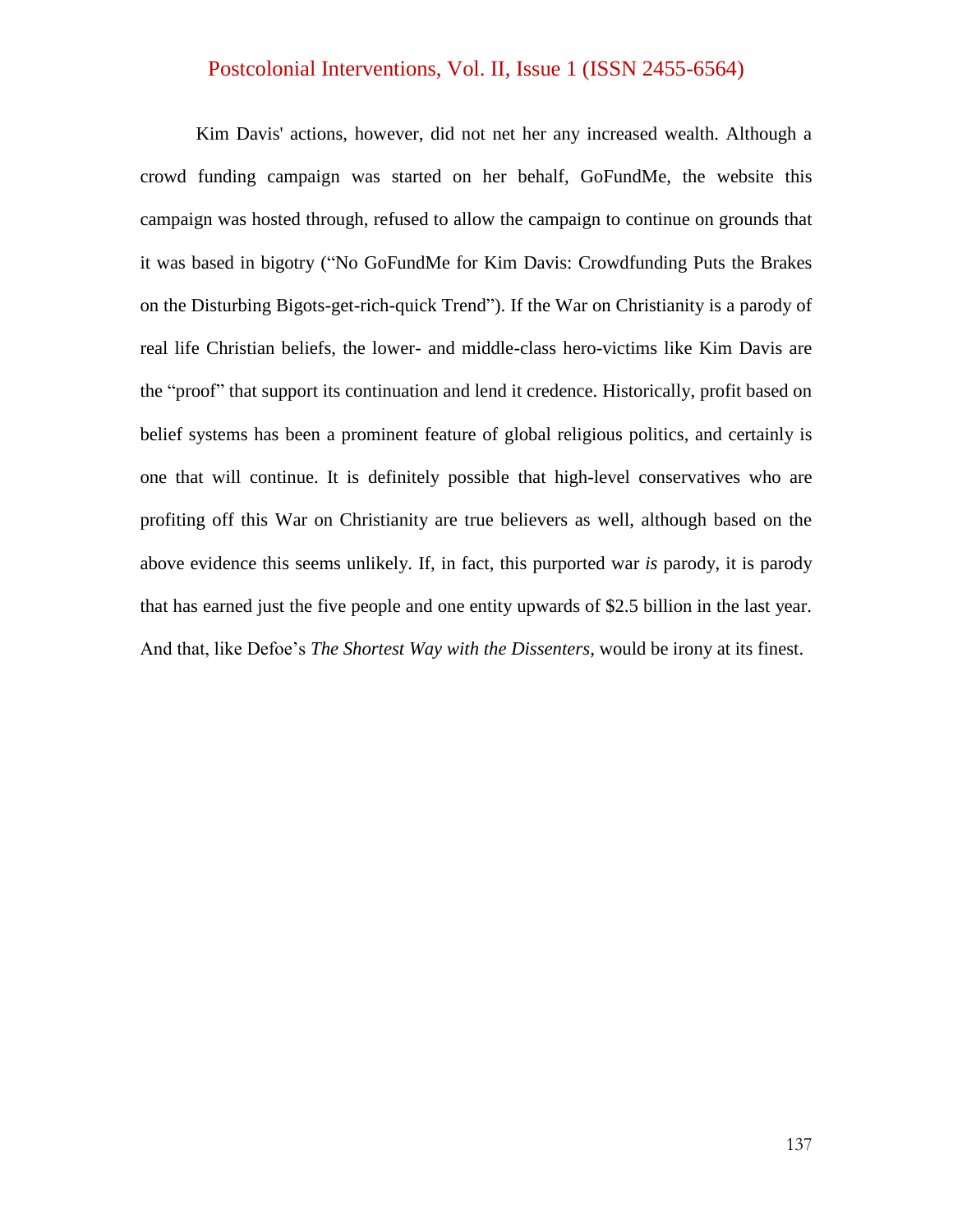#### Works Cited

- Adkins, Andrew and Rachel Adkins. "How a Community Rallied around Kim Davis and Religious Freedom."*The Independent Online*. The Independent Online, 10 Oct. 2015. Web. 30 Nov. 2015.
- "America"s Changing Religious Landscape."*Pew Research Centers Religion Public Life Project RSS*. Pew Research Center, 11 May 2015. Web. 23 Nov. 2015.
- Backscheider, Paula R. "No Defense: Defoe in 1703."*PMLA* 103.3 (1988): 274. Web.1 December 2015.
- Chumley, Cheryl K. "Rush Limbaugh, Glenn Beck, Sean Hannity Hit Forbes "most Powerful" List."*Washington Times*. The Washington Times, 1 July 2014. Web. 24 Nov. 2015.
- Defoe, Daniel. "The Shortest Way with the Dissenters."*Robinson Crusoe, and Other Writings*. Ed. James Sutherland. New York: New York UP, 1977. 281-93. Print.
- Deluna, D. N. "Ironic Monologue and 'Scandalous "Ambo-Dexter" Conformity' in Defoe's "The Shortest Way with the Dissenters"" *Huntington Library Quarterly* 57.4 (1994): 319-35. *JSTOR*. Web. 29 Nov. 2015.
- "Donald Trump (R)."*Opensecrets RSS*. The Center for Responsible Politics, 16 Oct. 2015. Web. 30 Nov. 2015.
- Eder, Steve, Michael Barbaro, and Kitty Bennett."Donald Trump"s Income and Wealth Are Shown in Filing but Are Hard to Pinpoint."*The New York Times*. The New York Times, 22 July 2015. Web. 26 Nov. 2015.
- Farhi, Paul. "Has Prime Time Faded for Cable TV News?" *Washington Post*. The Washington Post, 6 May 2015. Web. 24 Nov. 2015.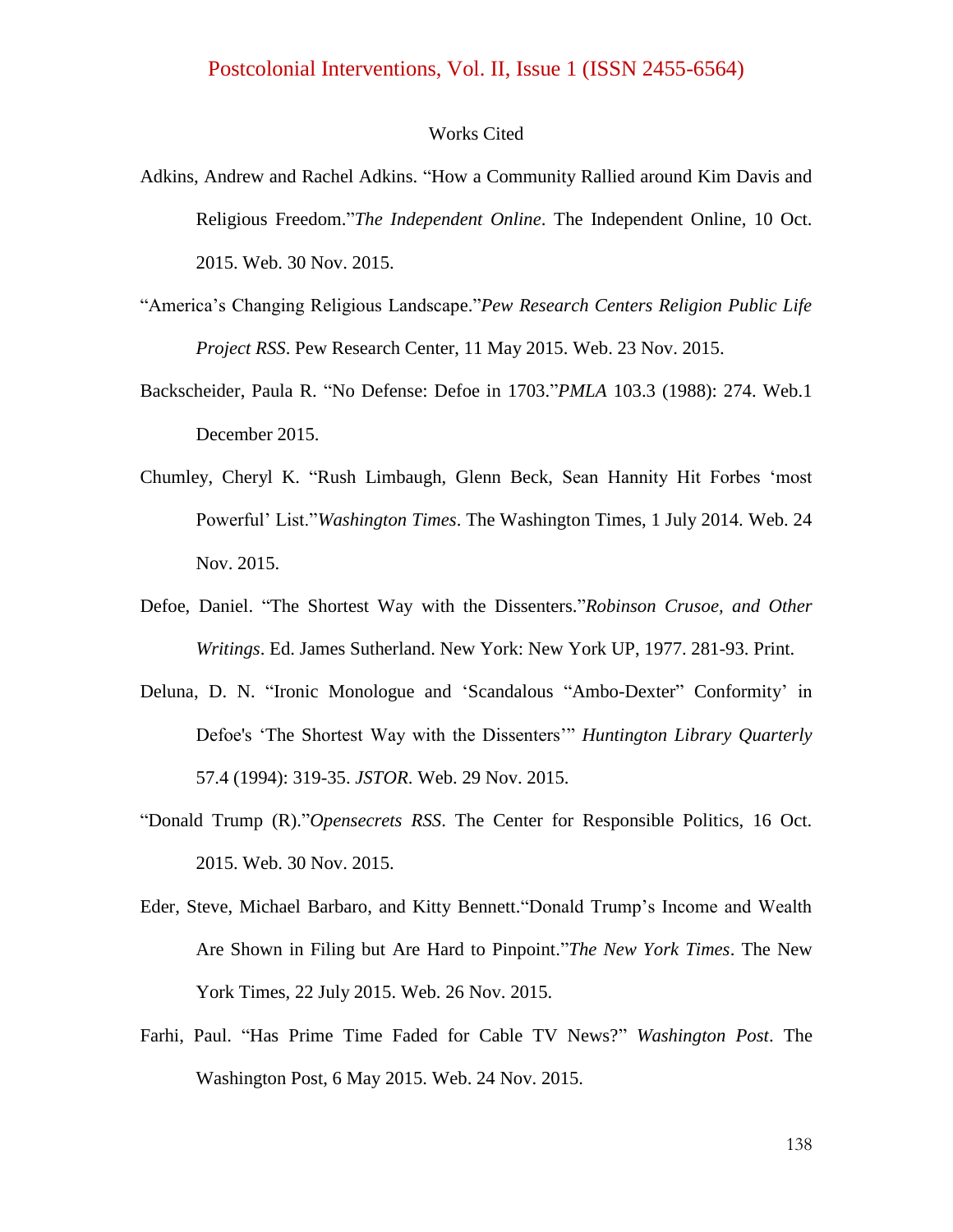- "Federal Tax Brackets."*Tax Brackets (Federal Income Tax Rates) 2000 through 2015 and 2016*.Moneychimp, n.d. Web. 30 Nov. 2015.
- Gilens, Martin, and Benjamin I. Page. "Testing Theories of American Politics: Elites, Interest Groups, and Average Citizens." *Perspect. Polit. Perspectives on Politics* 12.03 (2014): 564-81. Web. 24 Nov. 2015.
- Haberman, Maggie. "Donald Trump"s Call for Muslim Registry Denounced by Democrats."*The New York Times*. The New York Times, 20 Nov. 2015. Web. 25 Nov. 2015.
- "Hate Crime Report, 2013." *FBI*. FBI, 18 Nov. 2014. Web. 24 Nov. 2015.
- Highet, Gilbert. *The Anatomy of Satire*. Princeton, NJ: Princeton UP, 1962. Print.
- Johnson, Jenna. "Trump Doesn"t Correct Rally Attendee Who Says Obama Is Muslim and "Not Even an American"."*Washington Post*. The Washington Post, 17 Sept. 2015. Web. 26 Nov. 2015.
- LaFauci, Trevor. "Old News: The Impact of the Aging Viewership on Bill O"Reilly and Fox News."*PoliticusUSA*. PoliticusUSA.com, 31 May 2014. Web. 30 Nov. 2015.
- Marshall, Ashley. "The Generic Context of Defoe's The Shortest-Way with the Dissenters and the Problem of Irony."*The Review of English Studies* 61.249 (2009): 234-58. *Academic Search Complete*.Web. 20 Nov. 2015.
- Meyer, Karl Ernest. *Pundits, Poets, and Wits: An Omnibus of American Newspaper Columns*. New York: Oxford UP, 1990. Print.
- Miller, Julie. "The Five Most Shocking Salary Revelations About 2012's Top-Earning TV Stars."*Vanity Fair*. Condé Nast, 8 Aug. 2012. Web. 23 Nov. 2015.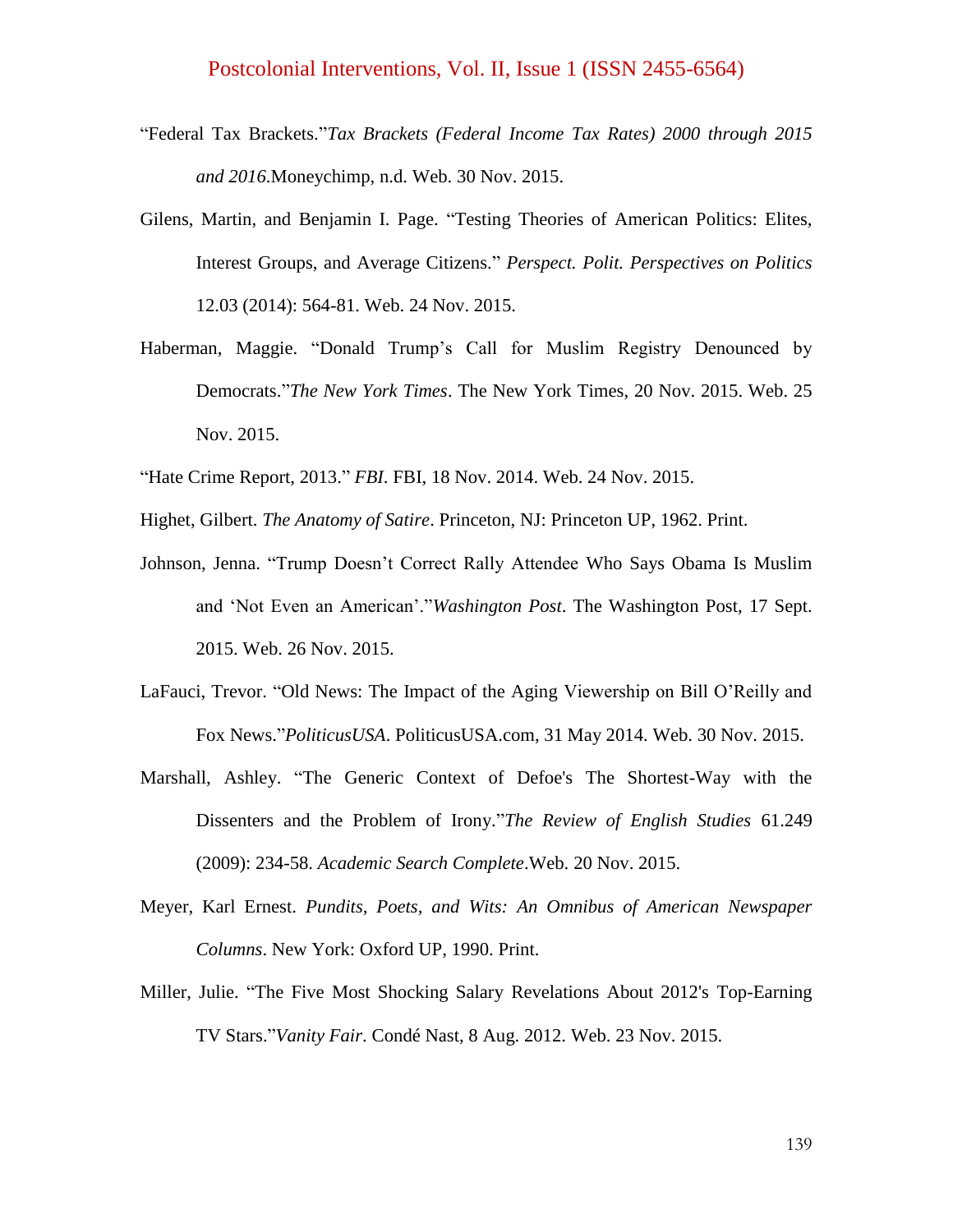- Morris, Randa. "War On Christianity? FBI Hate Crime Statistics Utterly Destroy Fox News Lies."*Addicting Info*.N.p., 20 Feb. 2015. Web. 24 Nov. 2015.
- Morton, Victor. "Donald Trump Demands \$5 Million from CNN to Participate in Next Republican Debate."*Washington Times*. The Washington Times, 01 Dec. 2015. Web. 01 Dec. 2015.
- Novak, M. E. "Defoe's Shortest Way With the Dissenters Hoax, Parody, Paradox, Fiction, Irony, and Satire."*Modern Language Quarterly* 27.4 (1966): 402-17. *Academic Search Complete*. Web. 25 Nov. 2015.
- O'Reilly, Bill. "Bill O'Reilly: The War on Christianity Getting Even Worse."*Fox News*. FOX News Network, 03 Apr. 2015. Web. 20 Nov. 2015.
- Peters, Justin. "Why Bill O"Reilly Won"t Share Glenn Beck"s Fate."*Slate*. The Slate Group, 26 Feb. 2015. Web. 23 Nov. 2015.
- Rorty, Richard. *Contingency, Irony, and Solidarity*. Cambridge: Cambridge UP, 1989. Print.
- Rose, Norvell. "What Donald Trump Just Announced About Gay Marriage Will Create SERIOUS Buzz."*Western Journalism*. Liftable Media, Inc., 20 Aug. 2015. Web. 26 Nov. 2015.
- Schneider, Richard, Jr. "Political Machinery."*The Gay & Lesbian Review Worldwide* 22.6 (2015): 8. *Literature Resource Center [Gale]*. Web. 30 Nov. 2015.
- Scott, Eugene. "Trump Asks 'Who Is Doing the Raping?' CNNPolitics.com."*CNN*. Cable News Network, 1 July 2015. Web. 25 Nov. 2015.
- "#72 Donald Trump."*Forbes*. Forbes Magazine, 30 Nov. 2015. Web. 30 Nov. 2015.